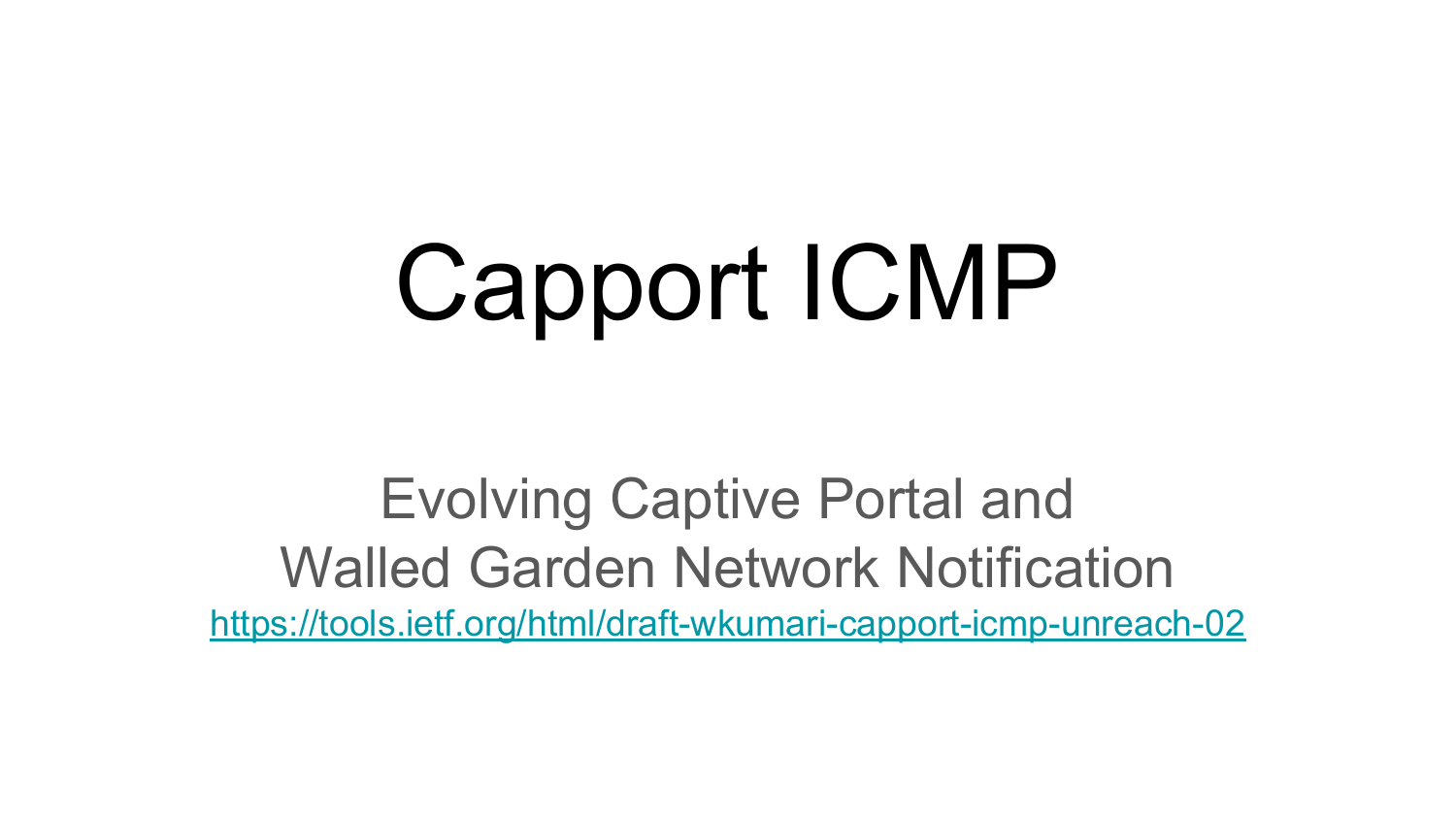#### Capport URL **Discovery**

From DHCP (or ICMPv6 RA) the Capport compliant UE discovers the Capport URL

Legacy UE: Ignored

Capport UE: Retains Capport URL and expects to receive Capport ICMP

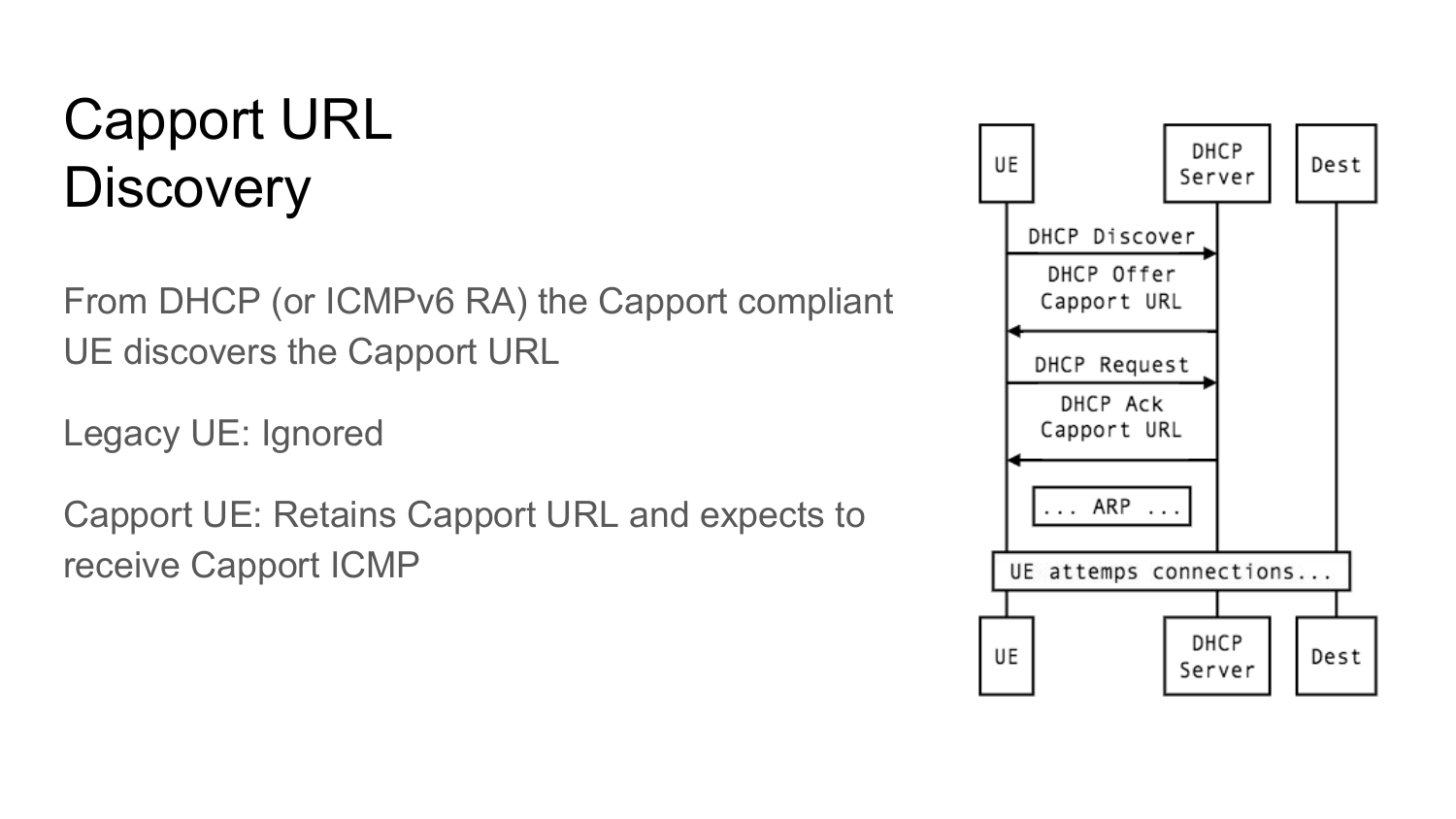#### Rejected **Traffic**

When the NAS is asked to forward traffic not in the walled garden, it will drop the packet and return an ICMP error

Legacy UE: Received ICMP Dest Unreach

Capport UE: Received ICMP Dest Unreach, "Portal interaction required" user notification

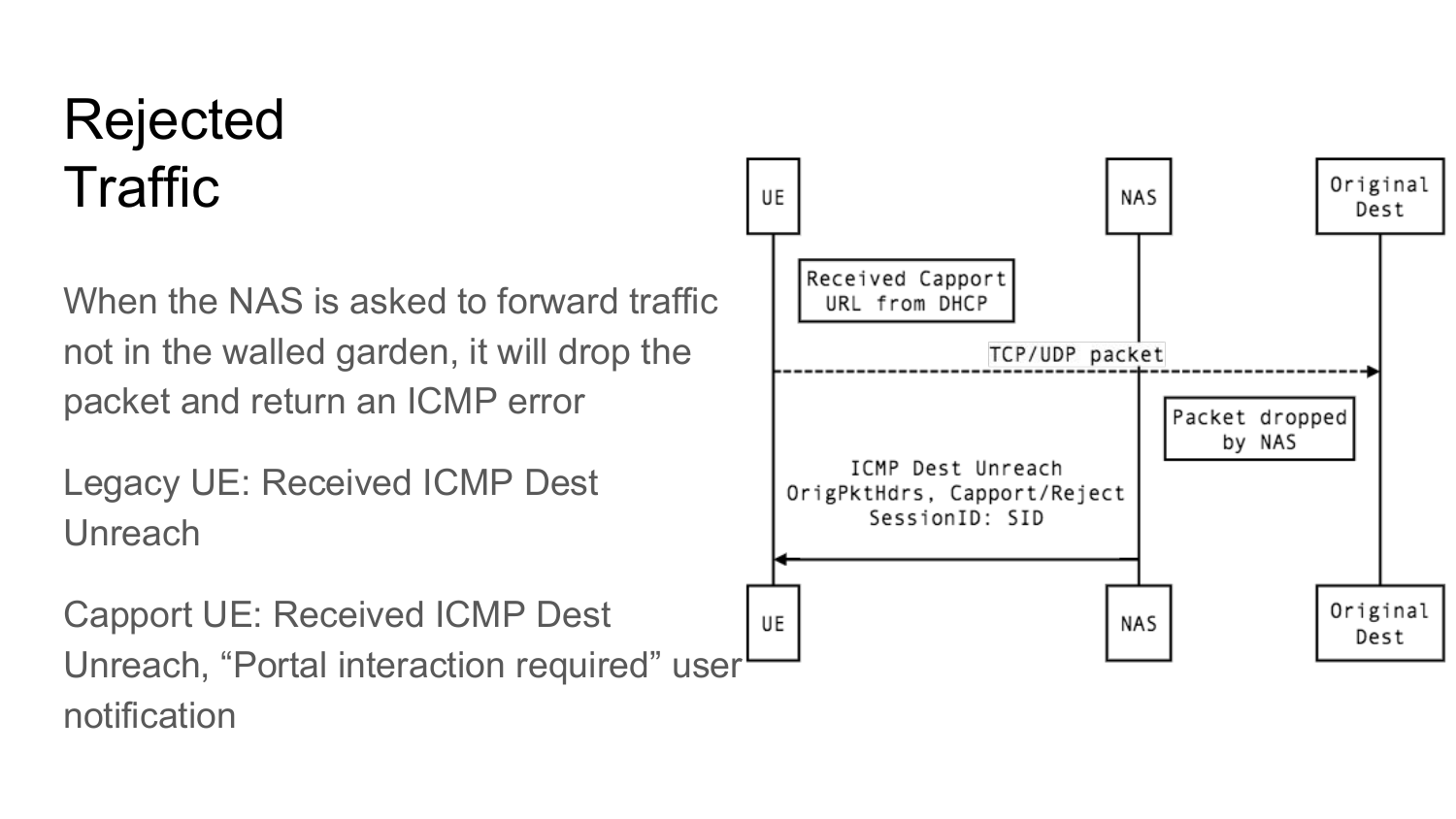# HTTP Hijacking

When the NAS is asked to forward traffic not in the walled garden, it will drop the packet and return an ICMP error

Legacy UE: 302 Redirect

Capport UE: Received Capport ICMP, "Portal interaction required" user notification

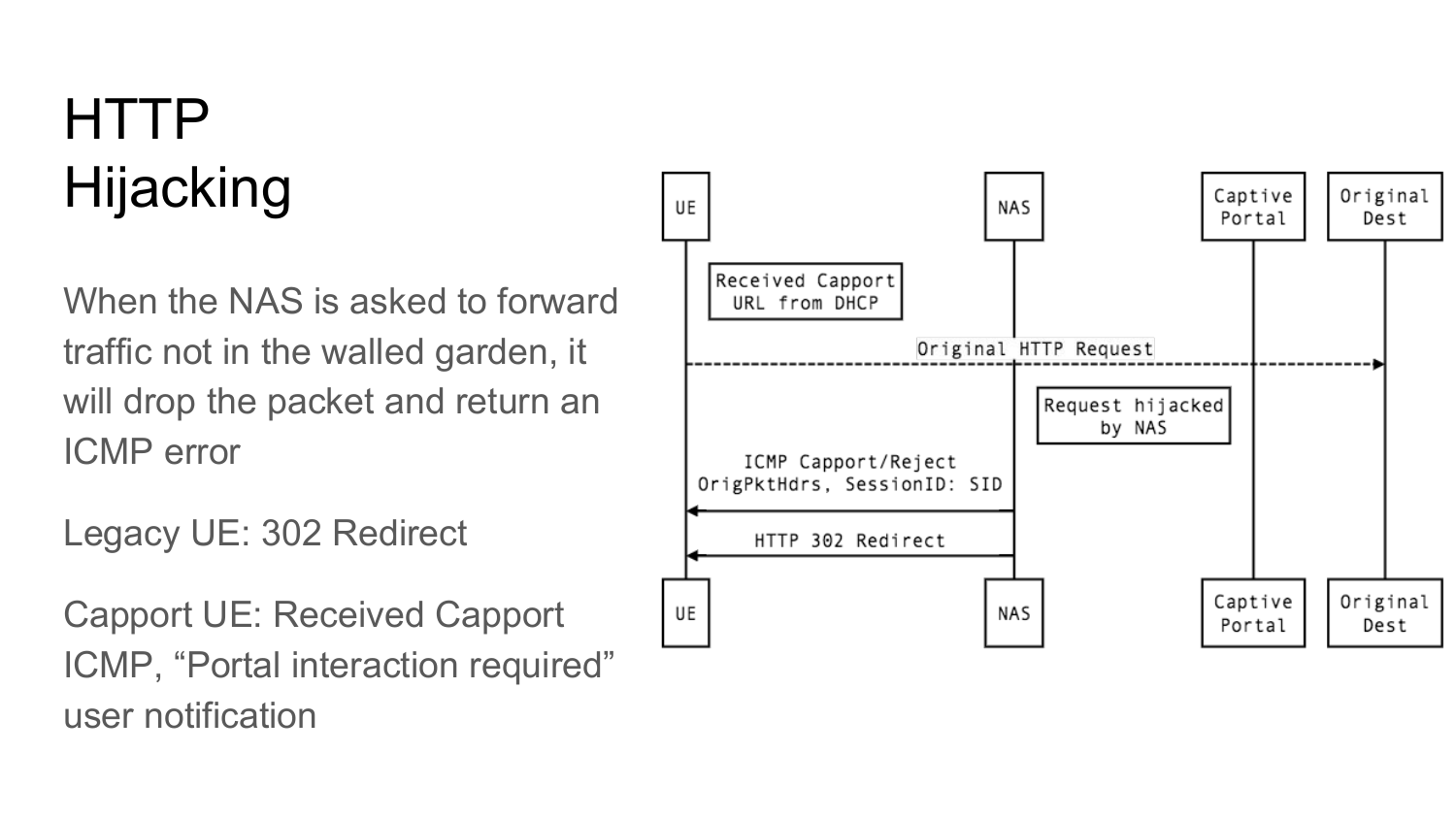# Session Warning

A session may end for several reasons including time or data limitations that are approaching. The NAS indicates the pending change in authorization using Capport ICMP with Delay set.

Legacy UE: Ignored

Capport UE: "Portal interaction suggested" user notification

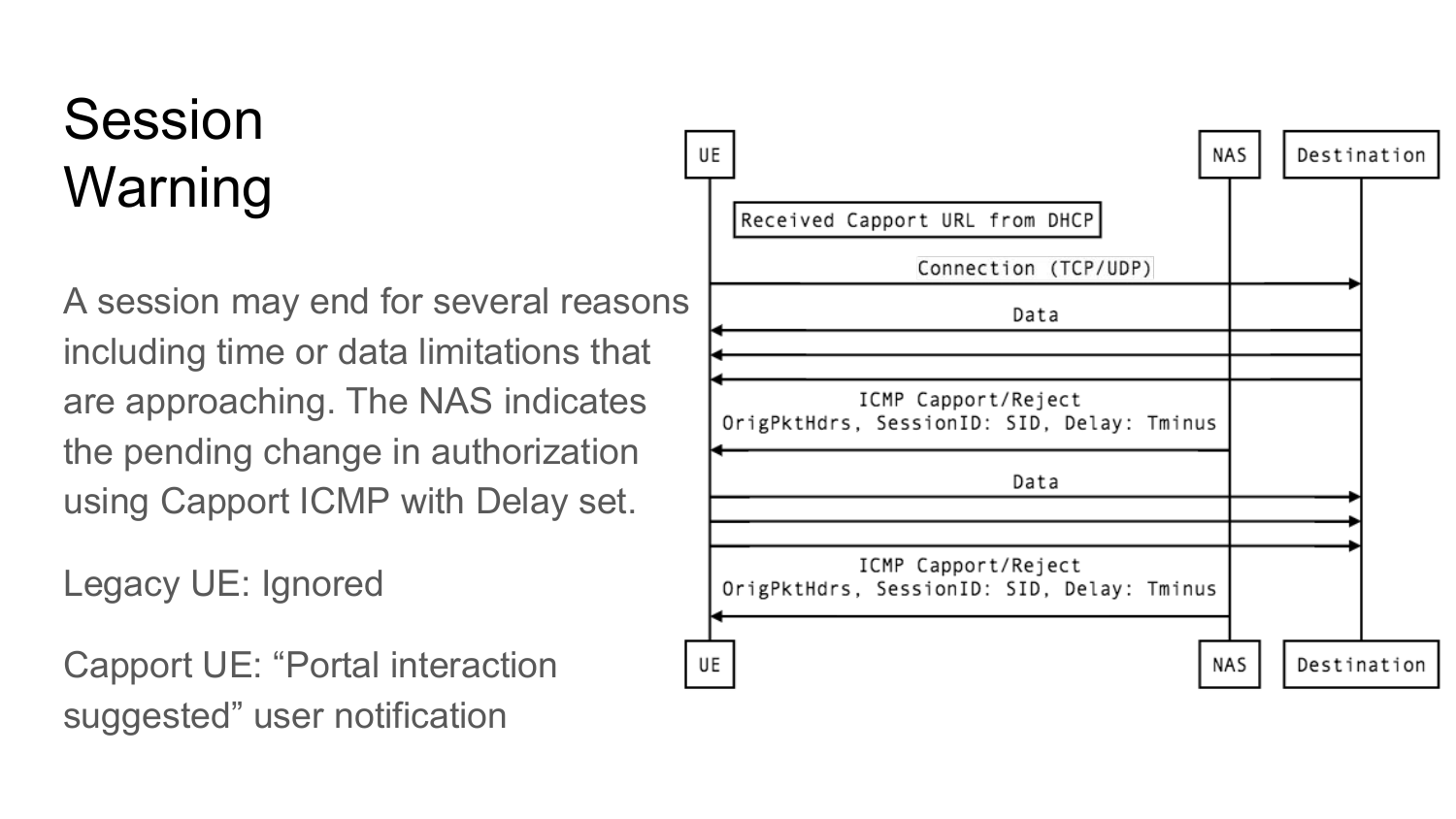#### Qos Rate Limit Warning

A session may not be captive, but subject to rate limiting. In this case, the NAS will send Capport ICMP QosDrop warnings to the UE indicating the flow being rate limited (by quoting headers)

Legacy UE: Ignored

Capport UE: "Portal interaction suggested" user notification

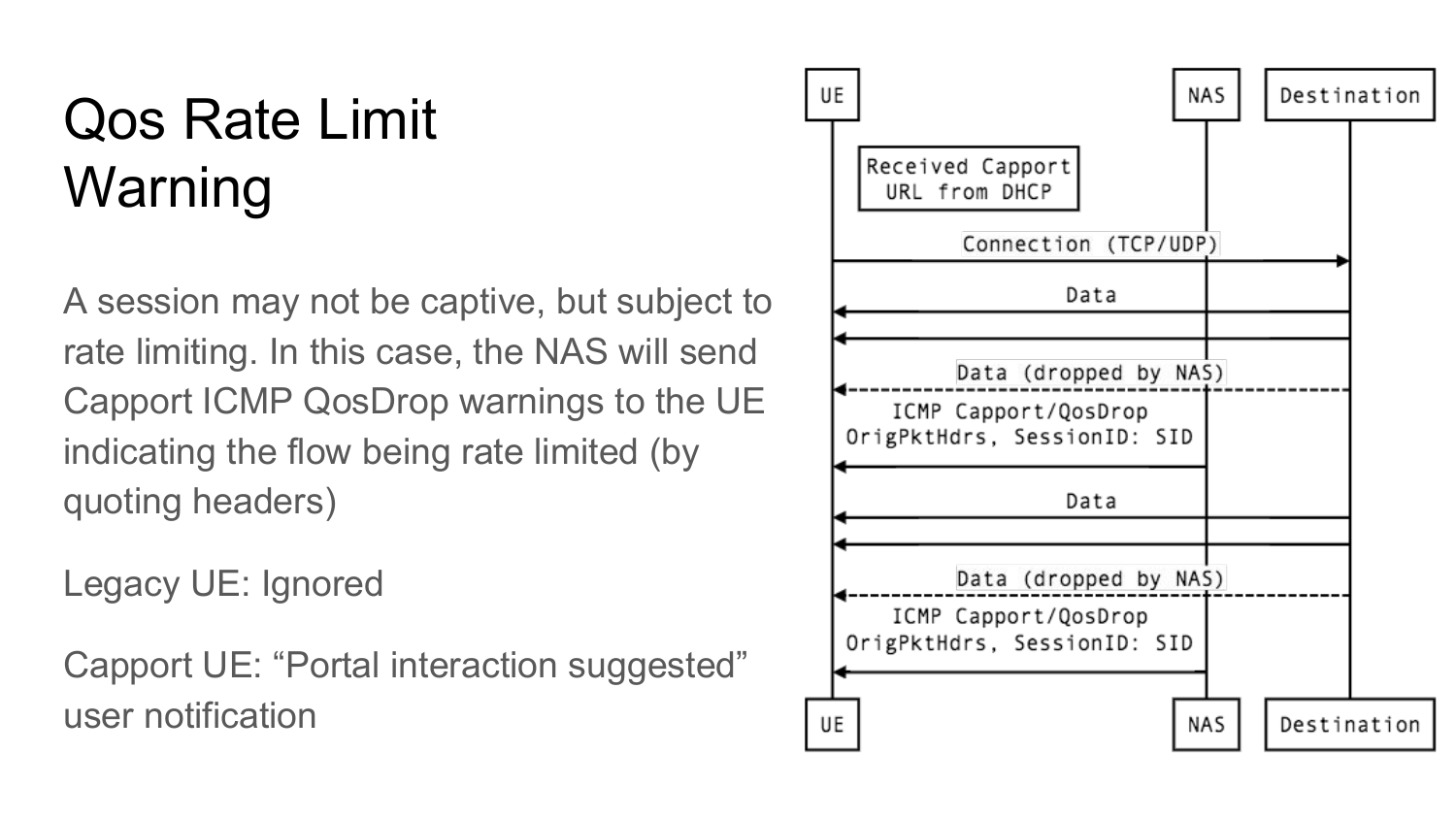## **Terminating Connections**

Legacy UE: Ignores Capport ICMP and learns of connection failure from ICMP Dest Unreach

Capport UE: Warned about the pending CoA: "Portal interaction suggested" user notification. After CoA: "Portal interaction required" user notification

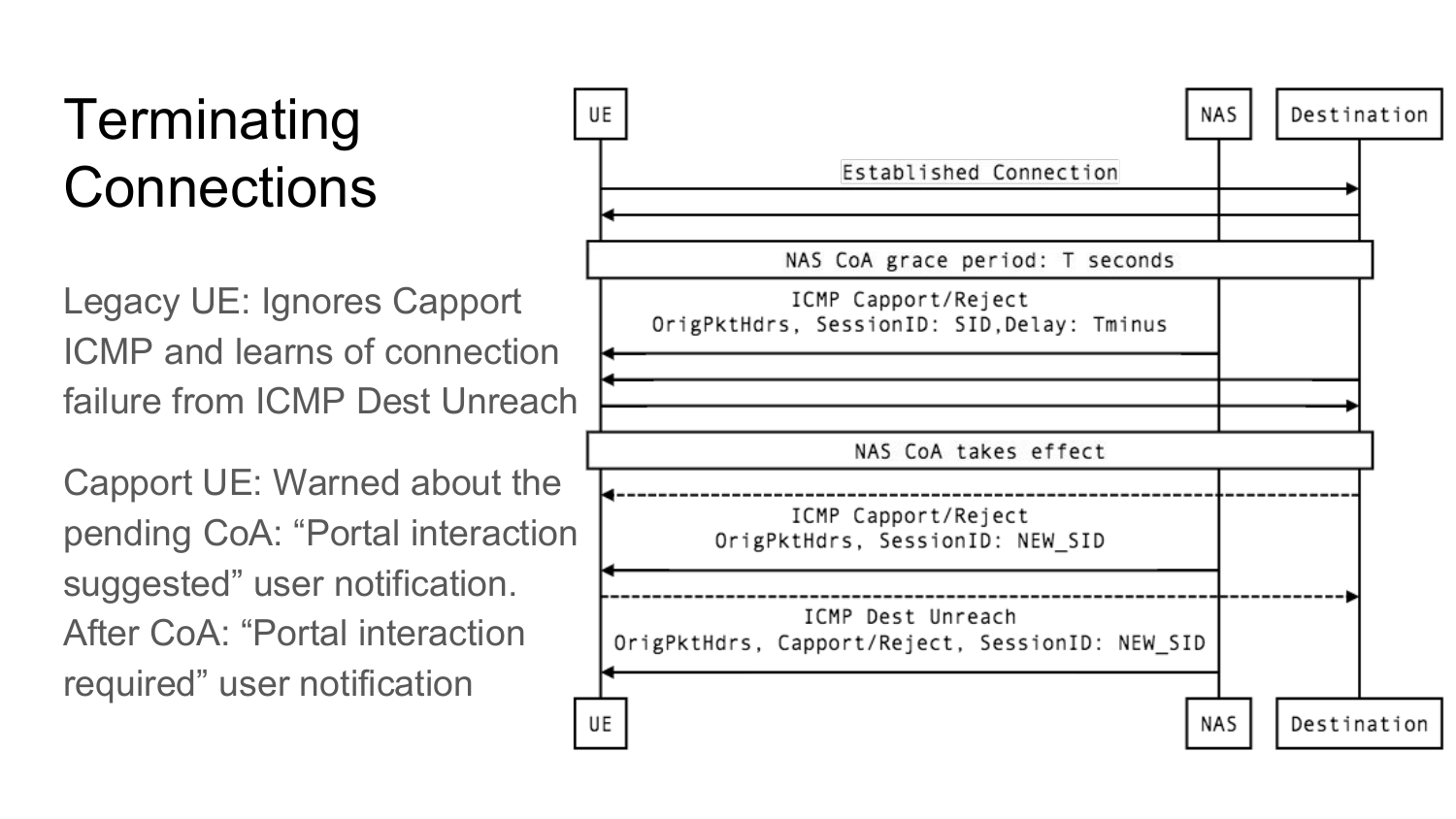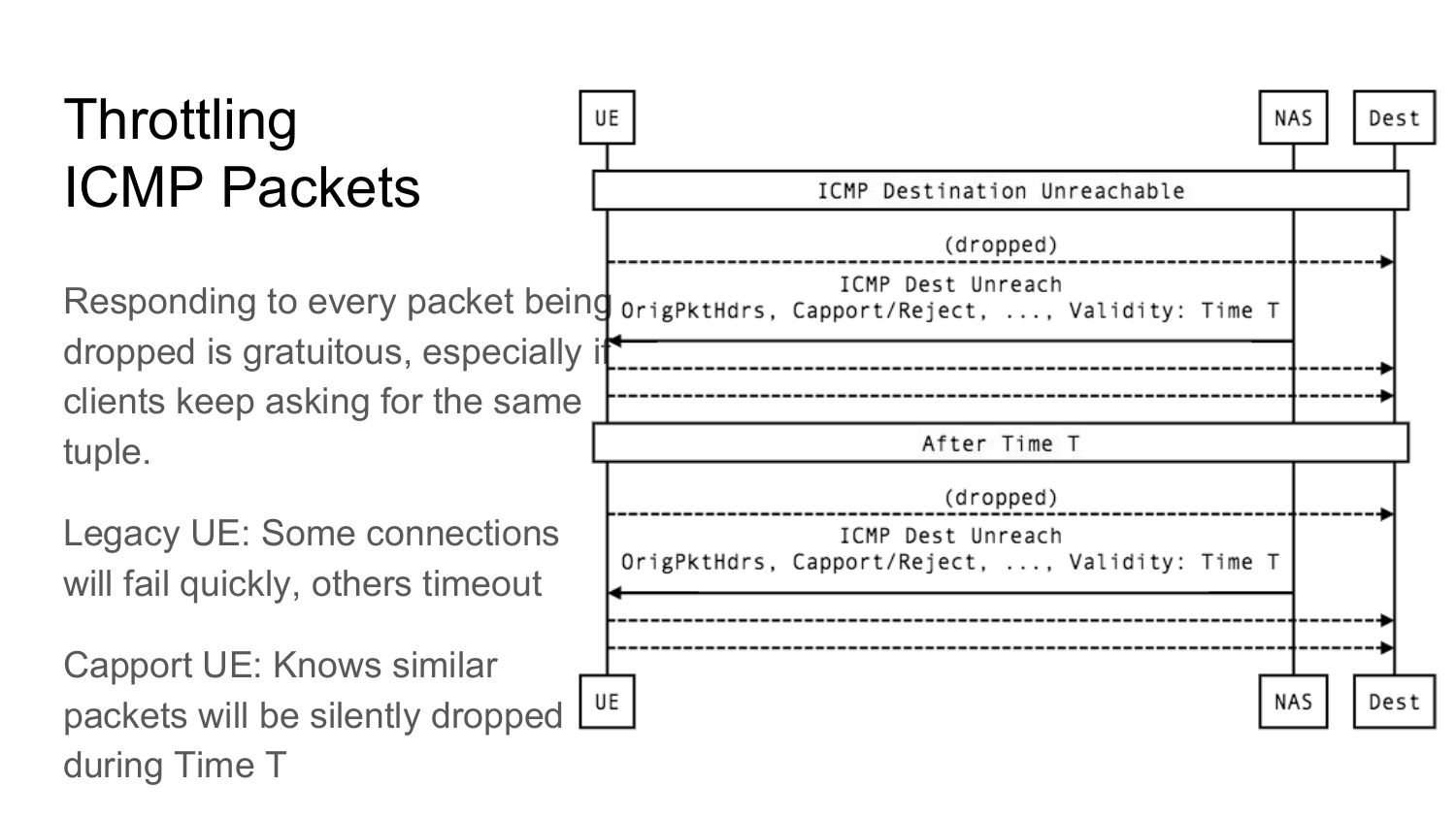## Capport URL Formatting

The Capport URL will be augmented with information gathered from the Capport ICMP. The portal may use this information for increased confidence the client is on a legitimate network. The portal may also be given hints as to what rule or policy causes the notification

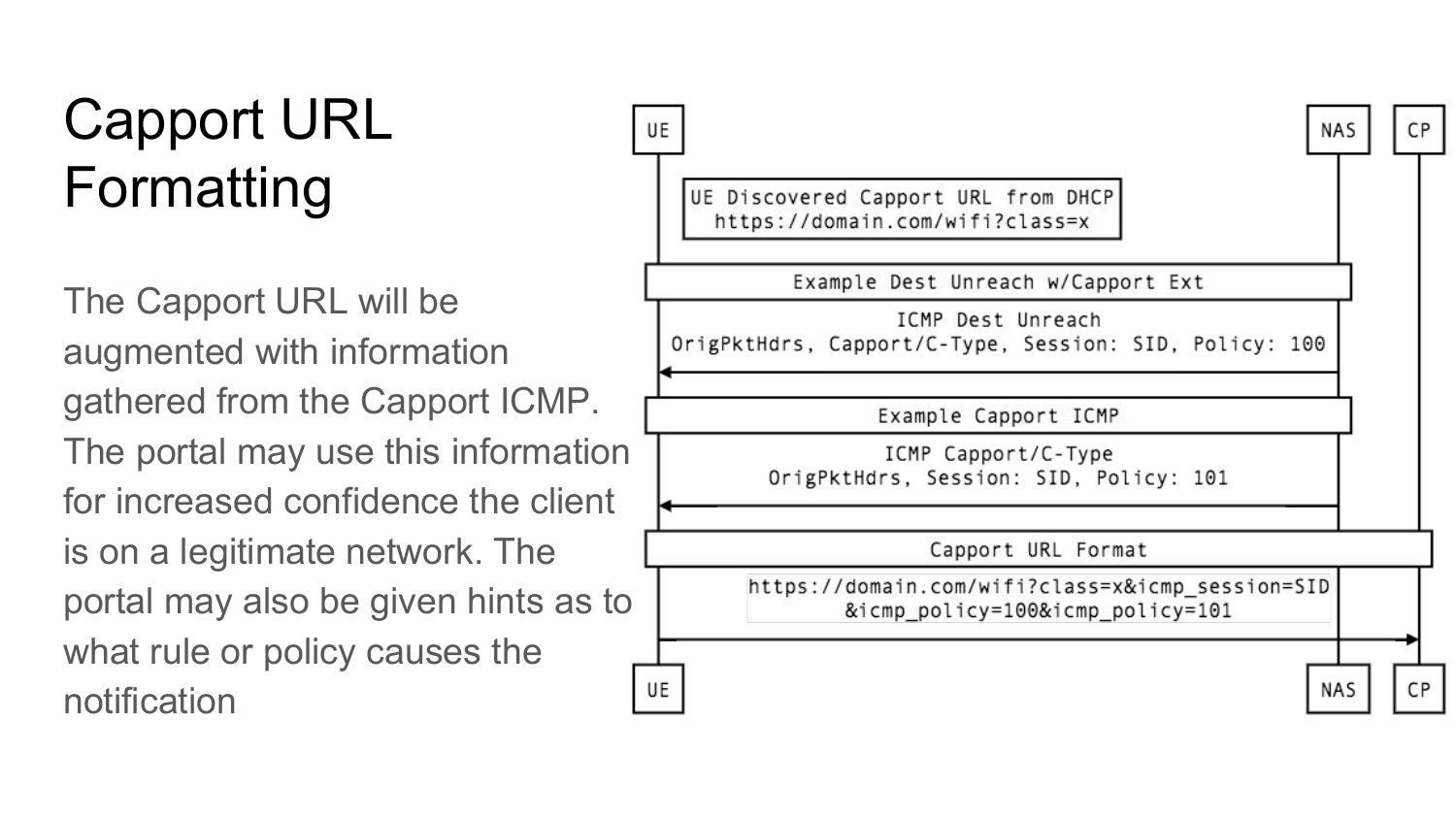## Solving the HTTPS Problem

An example of how Capport ICMP can be used by a browser on a UE that is Capport aware (without direct kernel support for Capport ICMP)

Note that the Capport UE may also be doing Capport Detection and providing additional notifications